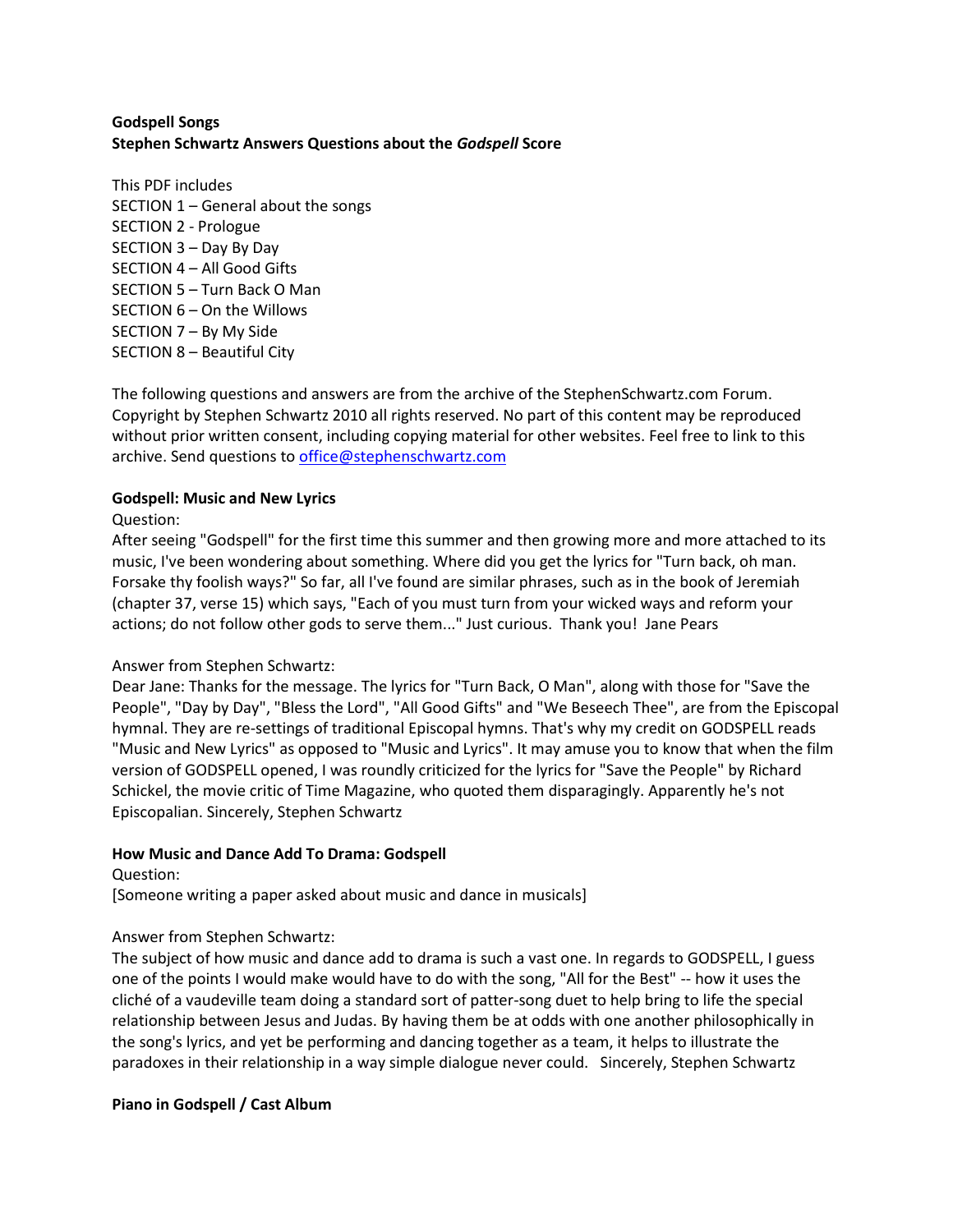### Question missing

### Answer from Stephen Schwartz:

Thanks for your message and your enthusiasm for the GODSPELL original cast album (though I have to admit, some of those flat notes really bother me in this day of Auto-tune.) I don't have a copy of the album here at my office to check the credit for where it was recorded (it should be listed somewhere on the album), but if I remember correctly, it was in an 8-track recording studio in New York City (I think called Bell Studios) that probably doesn't exist anymore, and I think the engineer's name was Elvin Bishop. Again, the credits should be on the album. It's somewhat surprising to me that the printed piano/vocal score doesn't match the piano on the album more closely, since Stephen Reinhardt actually prepared the vocal score. He was essentially playing what I did when I wrote the songs, so some of the discrepancies may come from my having played some of the songs for the album ("Day by Day for instance) or just from his slightly changing things over time. You are correct that Steve also was the musical director for "The Magic Show", though the piano was played by Paul Shaffer. Stephen currently lives in Los Angeles with his wife, the former Gilmer McCormick (they met during GODSPELL), where he is in charge of music for the soap "General Hospital." He writes choral music and other pieces for his church, and has recorded some of it (it's terrific, by the way, but I don't have information on how you can get it. You might be able to contact him through "General Hospital" if you want more information.) Thanks again for your interest. Sincerely, Stephen Schwartz

### **GODSPELL**

### Question:

First, I'd like to say that the pure simplicity in the "pop" music of Godspell has left an everlasting impression on me as a young pianist. It will always be my favorite musical compilation. The harmonies that are incorporated in the melodic themes are genius! My question is while composing such songs as Day by Day, Prepare Ye and Oh Bless The Lord, Were these harmonies part of your originally planned compositions? Were they "in the back of your mind" while writing them or were they added to compliment an existing melody? Thank you in advance for your response.

## Answer from Stephen Schwartz:

Thank you for your complimentary message and your enthusiasm for GODSPELL. In answer to your question: I tend to write at the piano, and certainly all of GODSPELL was written that way. Therefore the melodies and accompaniment (and therefore the harmonies) happen together. I can't remember ever writing a melody on its own and then adding a harmony, even on those rare occasions when I have written away from a keyboard. That's not to say that I won't fool around with the chords and change them sometimes as I'm writing, but they are always part of my writing process. I hope this answers your question sufficiently. Thanks again, Stephen Schwartz

#### **SECTION 2 – Prologue**

#### **Prologue in GODSPELL**

#### Question:

Dear Stephen, First of all I want to thank you for your contributions to the music world. The diverse avenues, for which you have composed music, are a tribute to your musical giftedness. Having said that, I need your help. I am presently in grad school, taking a class on the History of Broadway. I chose GODSPELL for one of my presentations. I vividly remember the opening of GODSPELL (I was in high school at the time) and how much I loved the music. Now that I am researching your musical, I have a few questions that I cannot find answers to, even in the archives. So, if you have a minute, please help.I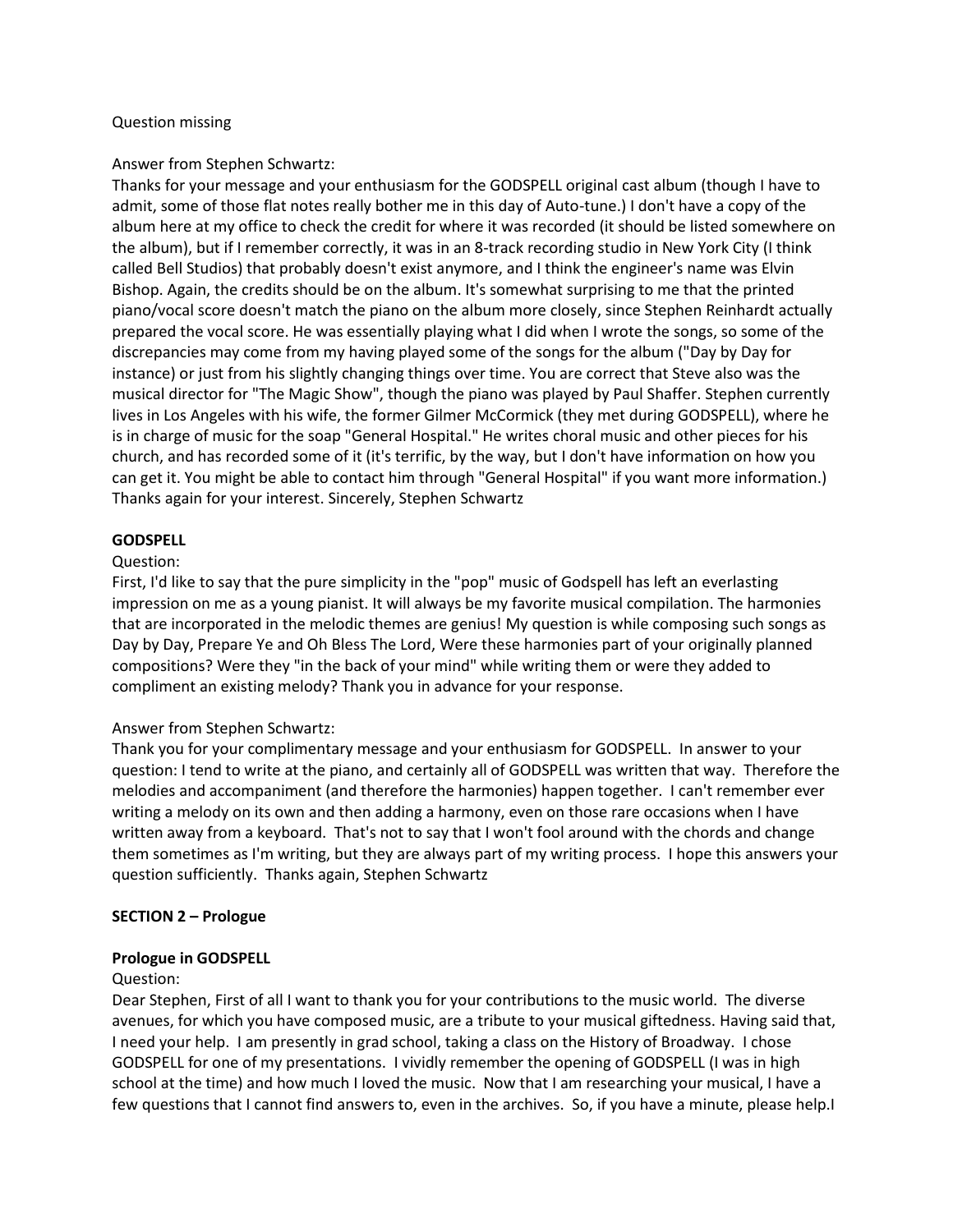read that your friend, John-Michael Tebelak wrote the Prologue and you put it to music. My question is, do you know if John-Michael was likening the philosophers' chatter to the senselsess chatter that followed the Tower of Babel? AND was John-Michael making fun of the Ivory Tower, in which philosopers reside? Did John-Michael or you spell Tower of Babble like that on purpose, since in the Bible it is spelled Babel? I know John-Michael has passed away, but I am hoping you might be able to help shed some light on this."Sing"cerely,Mimi in Duluth P.S. This website is a HUGE help and extremely interesting!

# Answer from Stephen Schwartz:

Dear Mimi: The original Prologue was a series of monologues John-Michael had put together, quoting passages from eight of the most noted philosophers of Western culture. The concept was that each had his own point of view and was sticking to it dogmatically, which put him into philosophical conflict with the others; these conflicts led ultimately to physical violence (depicted humorously in GODSPELL by their throwing garbage at one another.) But the metaphor that wars are often at least partially engendered by clashes of cultures and philosophies was clear. At the height of their violence and despair, the point was that the arrival of a new philosopher was heralded ("Prepare Ye"), and that this new presence (Jesus) would bring a different way of looking at life that could ultimately unite them all. When I came to work on the show, I felt that it would help theatrically if these monologues were musicalized, and in doing so, invented the title ("Tower of Babble", as you point out, a pun on the word "Babel") and the use of the phrase "ivory tower" in the lyrics. But I did attempt to maintain John-Michael's original conception, which as I say was not so much "making fun" of these philosophies, but showing in a humorous way (since most of GODSPELL is humorous) that each came into conflict with the others. I hope this answer proves helpful to you and I wish you the best with your school presentation. Sincerely, Stephen Schwartz

# **SECTION 3 – Day By Day**

## **Godspell: Day By Day Lyricist**

## Question:

Okay so I KNOW the song Day by Day is based on an ancient prayer... but I can't for the life of me figure out who wrote it! Do you know? I'll keep searching my books but if you get this and can tell me before my children's sermon on Sunday I'll be very grateful!!!!

## Answer from Stephen Schwartz:

"Day by Day" was written by Richard of Chichester (1197 - 1253) (if there was such a person). Here is an easy way to find out who wrote the other adapted hymns in GODSPELL: Go to any Episcopal church and look up the title in the hymnal (usually titles, as in the case of "Day by Day", are listed by the first line of the song.) If you can do that by Sunday, you will have your answer in time. Sincerely, Stephen Schwartz

## **Re: Day By Day (reprise)**

Question

## Answer from Carol de Giere:

Dear Anthony - I can answer part of your question, since Stephen Schwartz is busy in San Francisco with WICKED. GODSPELL has been recorded at least two dozen times and several singers, including Judy Collins, have covered "Day by Day" on their recordings. So you'll hear a variety of arrangements in various places. My understanding is that before GODSPELL was a Schwartz musical, there was a spoken prologue. The song version that Stephen wrote for the Off-Broadway musical in 1971 has been recorded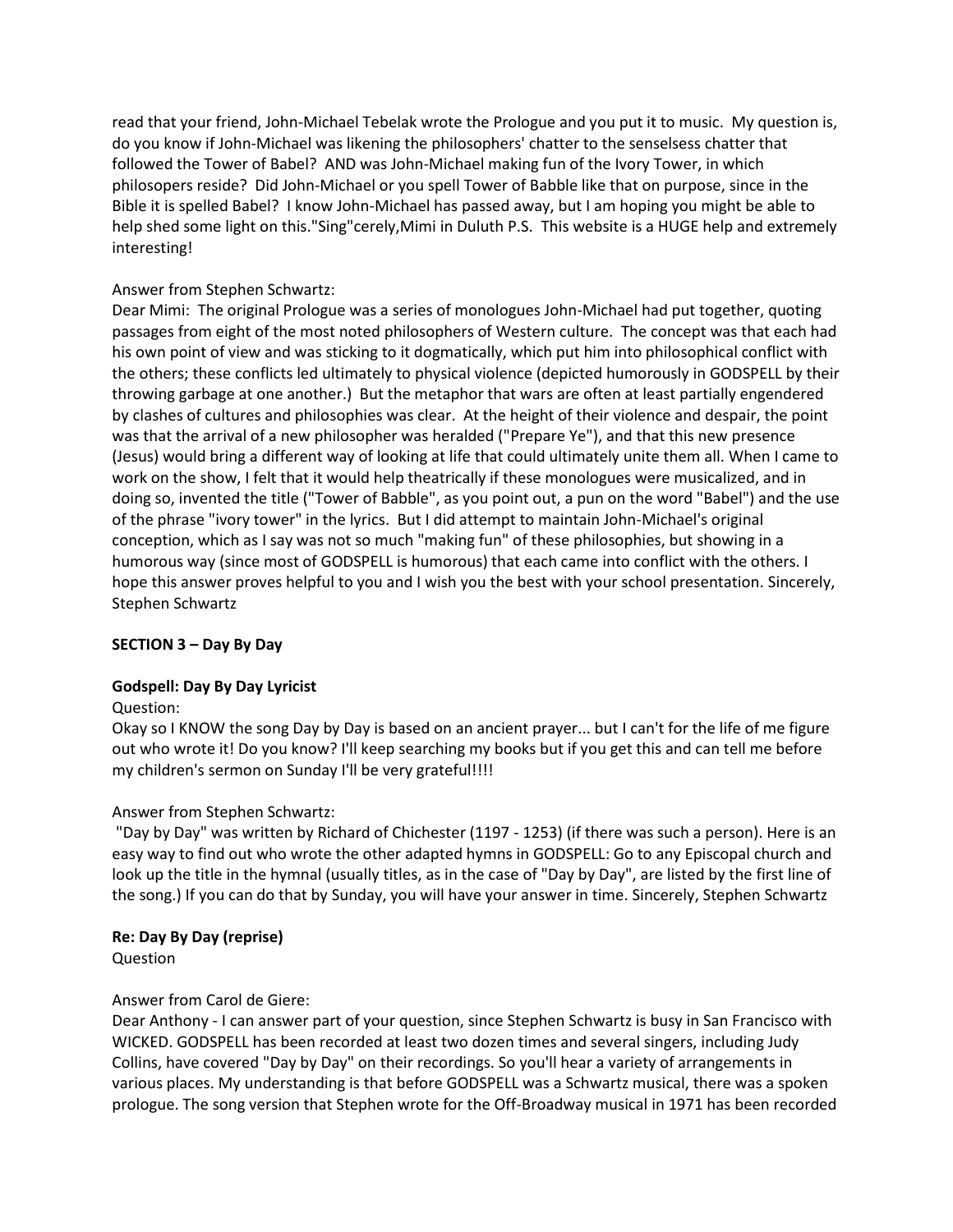at least three times: on the London album (1993) and on the two most recent recordings sometimes known as the blue album (2000) and the yellow album (2001). All three are great. For details you can visit "http://www.musicalschwartz.com/godspell.htm"

### **Day By Day**

#### Question:

By the way is that true about Day by Day being the last song to go number 1 on the pop charts directly from a Broadway production? Renee

### Answer from Tom Sloan Peters:

"Day by Day" was the last showtune to chart as performed by the original cast (it was the Off-Broadway cast, the Broadway cast was never recorded). There have been showtunes since then that have charted but they were covers by other artist (such as "Somewhere" from West Side Story by Barbra Striesand), not the original casts.

### **SECTION 4 – All Good Gifts**

### **All Good Gifts**

### Question:

My students were curious as to how "All Good Gifts" came to include that lovely recorder solo. I was under the impression that you originally wrote "All Good Gifts" with Jeffrey in mind and that his musical participation was related to that.

### Answer from Stephen Schwartz:

It was never intended that Jeffrey sing "All Good Gifts", as I had written "We Beseech Thee" for him. But I knew he played the recorder and thought the break in "All Good Gifts" would be a good opportunity. The "choreography" of that section was patterned after the last shot of Bergman's "The Seventh Seal", with the travelling troupe of players dancing along the hillside in silhouette. Hope these answers prove interesting to your students. Best, Stephen

## **SECTION 5 – Turn Back O Man**

# **Godspell: Turn Back, O Man**

Question: [Someone asked about Turn Back, O Man]

## Answer from Stephen Schwartz:

The words for the song "Turn Back, O Man" were originally written as a cautionary hymn which can still be found in the Episcopal hymnal. One of the original cast members in GODSPELL, Sonia Manzano, who has since gone on to be one of the cast members, writers and producers of "Sesame Street", had a kind of Mae Westian naughty/naive quality to her character, so I thought it would be fun for her to do a Mae West style number. The words to "Turn Back, O Man" seemed perfect for a bit of a send-up, and the director, John-Michael Tebelak, and I decided that it would be a fun way to open the second act, particularly if we could contrast the slightly ribald and innocent fun the rest of the cast was having with the concerns of Jesus, who knows the challenge they face ahead. Thus he sings a more serious third verse of the song, then gets caught up in a little of the fun. But as soon as the song finishes, he quiets the rest of the celebrating cast members immediately and tells them "This is the beginning." And we are into the second act. Stephen Schwartz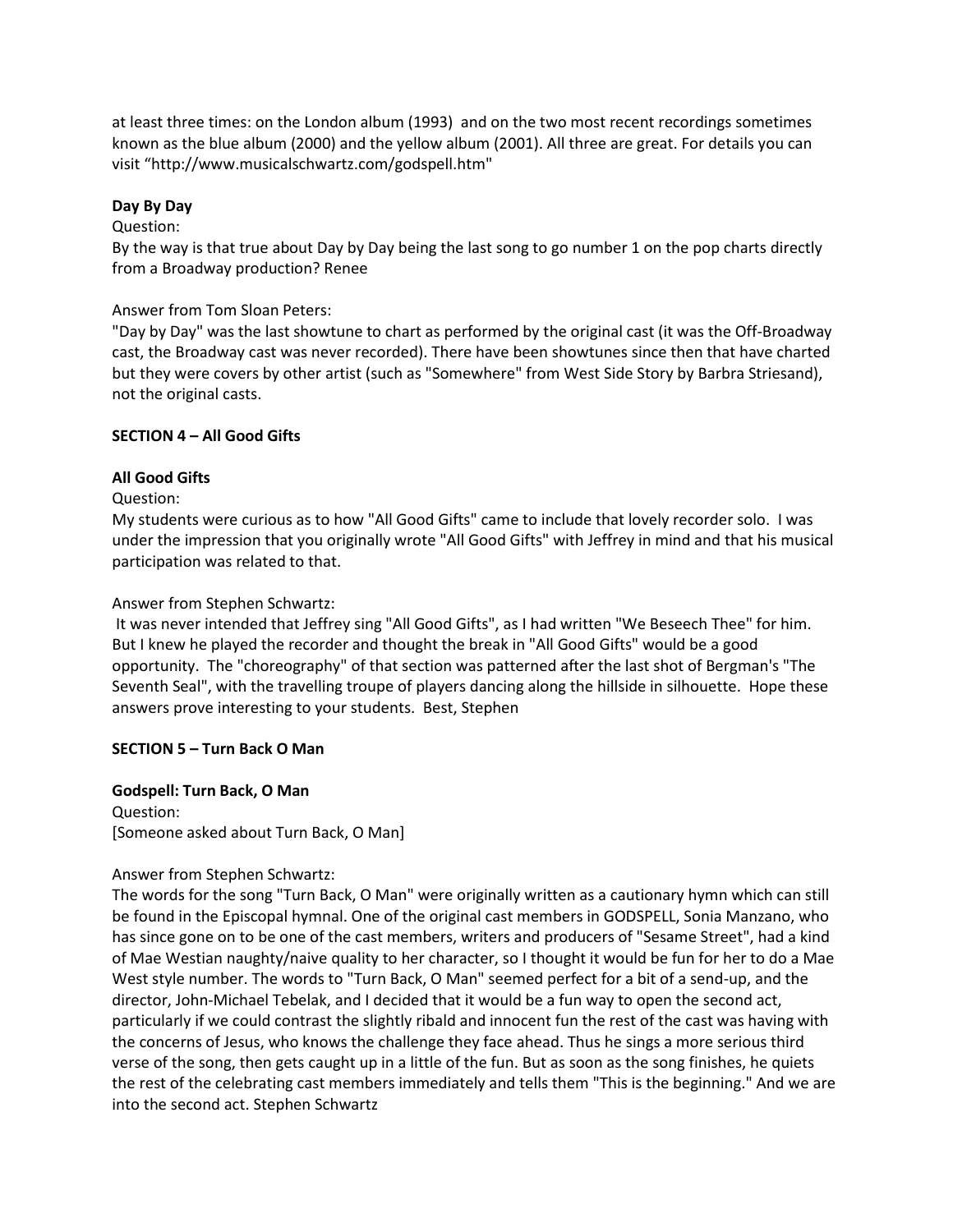### **Turn Back O Man**

### Question:

Hi Stephen, I hear some people talk of the "Turn Back O Man" character as Mary Magdalene. Is there a connection between the two? Thanks

### Answer from Stephen Schwartz:

I have been asked that occasionally, but actually there is no connection. The Mary Magdalene character is the one who sings "By My Side" after Jesus has saved her from the stoning. As for "Turn Back, O Man", I have posted a description of how it came to be written before, which for convenience sake, I duplicate here. Thanks for your interest. The words for the song "Turn Back, O Man" were originally written as a cautionary hymn which can still be found in the Episcopal hymnal. One of the original cast members in GODSPELL, Sonia Manzano, who has since gone on to be one of the cast members, writers and producers of "Sesame Street", had a kind of Mae Westian naughty/naive quality to her character, so I thought it would be fun for her to do a Mae West style number. The words to "Turn Back, O Man" seemed perfect for a bit of a send-up, and the director, John-Michael Tebelak, and I decided that it would be a fun way to open the second act, particularly if we could contrast the slightly ribald and innocent fun the rest of the cast was having with the concerns of Jesus, who knows the challenge they face ahead. Thus he sings a more serious third verse of the song, then gets caught up in a little of the fun. But as soon as the song finishes, he quiets the rest of the celebrating cast members immediately and tells them "This is the beginning." And we are into the second act. Sincerely, Stephen **Schwartz** 

### **SECTION 6 – On the Willows**

# **Godspell: Lyres/Lives - On the Willows**

Question missing

## Answer from Stephen Schwartz:

"On the Willows" is derived from the 137th Psalm. In the original Psalm, the word is "lyres", but in the GODSPELL song, it was changed to "lives." The adaptation of the lyric, with the change of words, was suggested by the conceiver and original director of the show, John-Michael Tebelak. I'm not sure I would make the same change today, but the reasoning behind it was that we wanted to be clear it was their entire life that had changed for each of the disciples, and we weren't sure the metaphor of the "lyres" would be clear enough, particularly since we don't get to the explanatory line about singing the Lord's song in a foreign land until much later in the song. The song is sung by the band because it is meant to accompany action (the goodbyes) that is better performed if the cast is not singing while it is occurring. Of course, if the band is unable to sing the song, one has no choice, but ideally, it's better if the song can serve as sort of movie-like scoring to the action. Stephen Schwartz

## **Re: Godspell: Lyres/Lives - On the Willows**

#### Question:

In the most recently published GODSPELL vocal selections book the word is now listed as lyres. I have been told the piano/vocal score sent out by Theatre Maximus also includes the word lyres. Has Stephen recently modified the score when the script was revised or has an editor taken it upon himself to change "lives" to the original "lyres"?

Answer from Stephen Schwartz: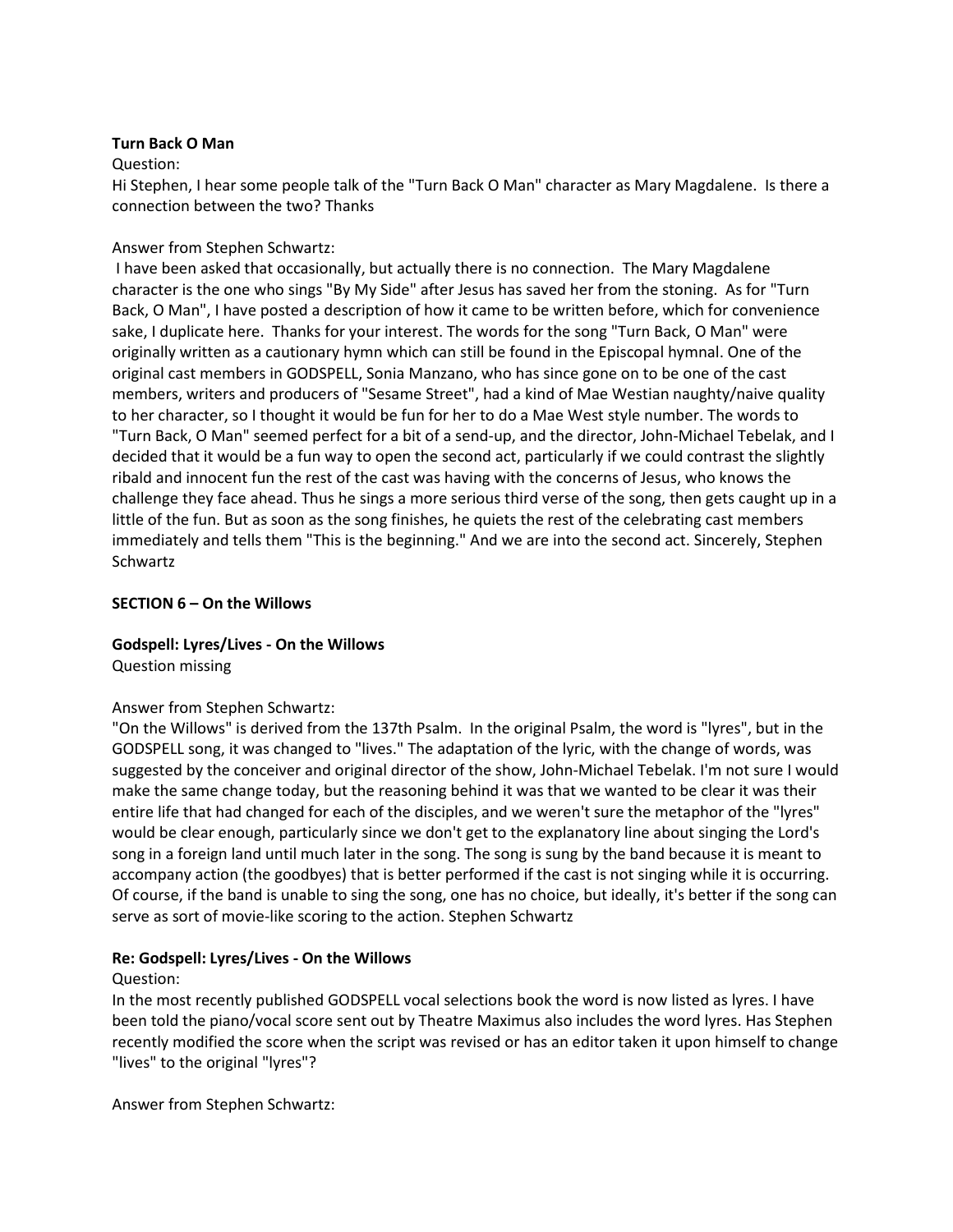The adaptation of the lyric, with the change of the word "lives" for "lyres", was suggested by the conceiver and original director of the show, John-Michael Tebelak. I'm not sure I would make the same change today, but the reasoning behind it was that we wanted to be clear it was their entire life that had changed for each of the disciples, and we weren't sure the metaphor of the "lyres" would be clear enough, particularly since we don't get to the explanatory line about singing the Lord's song in a foreign land until much later in the song. The song is sung by the band because it is meant to accompany action (the goodbyes) that is better performed if the cast is not singing while it is occurring. Of course, if the band is unable to sing the song, one has no choice, but ideally, it's better if the song can serve as sort of movie-like scoring to the action. Stephen Schwartz

## **On the Willows?**

Dear Stephen, A friend recently showed me new copies of the GODSPELL vocal score and vocal selections books. In both versions "On the Willows" has the word lyres, not lives. I know before you have posted the correct word is lives, but the newest editions of the scores have been changed. Did you change it, or did some editor change it without asking, assuming it must say lyres since the psalm said lyres. Thank you, TomP.S. I can't wait to see WICKED!

Hey Tom, Nice to hear from you. You are correct in assuming that some editor cleverly changed the lyric back to LYRES even thought the correct version is LIVES. At this point there's not much to be done about it, but hopefully before the next printing we can get them to change it back. Thanks for alerting us. If you happen to see it show up anywhere else, let me know and I'll see what I can do about changing it back. As to WICKED - it's going very well. In the nine years that I've worked for Stephen, he has never been this busy! The show goes back into rehearsal next month and then if all goes according to plan, will open on Broadway on Halloween Eve. Here we go!!!Thanks, as always, for your interest. Best, Michael

# **SECTION 7 – By My Side**

## **Godspell Song "By My Side"**

"By My Side" is the one song in *Godspell* that does not have music by Stephen Schwartz. This PDF includes "By My Side" questions and answers from the Forum that may be of interest to fans and performers.

The following questions and answers are from the archive of the StephenSchwartz.com Forum. Copyright by Stephen Schwartz 2010 all rights reserved. No part of this content may be reproduced without prior written consent, including copying material for other websites. Feel free to link to this archive. Send questions to [office@stephenschwartz.com](mailto:office@stephenschwartz.com)

## **Godspell: By Who's Side?**

Question:

I was wondering how and at what point "By My Side" was integrated into the production of Godspell. It's a beautiful song which nicely compliments Mr. Schwartz's famous score, and I find it interesting that an original cast member wrote it-- I just thought there might be a story that goes along with it.

Also, I have heard it sung as "By My Side" and also "By Your Side" and even as mix of both. Is there a preference of how it should be sung with regards to the original intent?

Answer from Stephen Schwartz: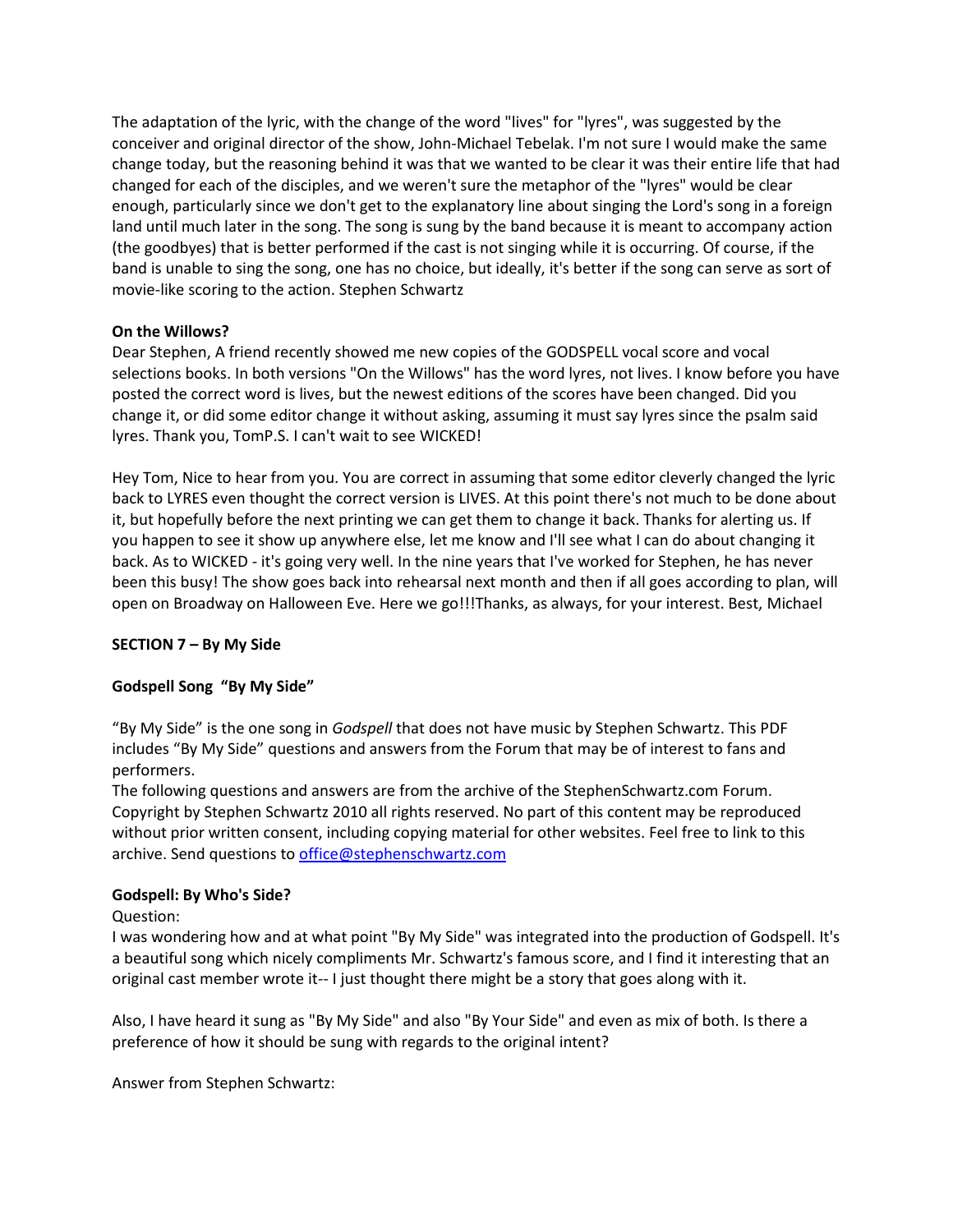Thanks for the question. My involvement with GODSPELL began when I was asked to see it at the Cafe LaMama (an off-off-Broadway theatre) by the producers, Edgar Lansbury and Joseph Beruh, who hoped to move it to off-Broadway for a commercial run. They wanted me to provide an original score for the show, which I subsequently did. However, at the time I saw it, there were a few songs in the show, written by cast members or interpolated from pop writers of the day. One of those songs was "By My Side." When I began working on the score, I felt that while I could try to write another song for the same moment, this song was beautiful and already existed, so why not retain it? The producers and director agreed, and so "By My Side" remained in the show. So you see, it actually preceded my score.

As to the title, it is officially "By My Side", but there are points in the lyric when the words are "By your side" instead, hence the confusion. Hope this answers your questions; thanks for taking the time to write. Sincerely, Stephen Schwartz

### **By My Side Confusion**

### Question:

Dear Stephen, I saw a production of Godspell last evening and at one point sang the "By Your Side" lyrics, like on the original recording. I came here and checked the archives where you mention that the lyrics DO indeed change to that at some point. We rented our materials for Godspell from MTI, and I don't see that anywhere in the score. Should it be "By Your Side" at the end? If so, where? Thanks so much! Matt

### Answer from Michael Cole:

Dear Matt: I went straight to the source for an answer to your question. I emailed Peggy Gordon, who wrote the lyric to By My Side and here are her thoughts:

## Answer from Peggy Gordon:

"Here's my best memory. When I wrote the song originally for something else, the lyrics did end... FINALLY GLAD THAT YOU ARE HERE BY MY SIDE

But, we changed it for Godspell because in the context of the show, she is singing to Jesus that she is finally glad to be there by his side; so, in essence it was changed to...

THEN I'LL TAKE YOUR HAND, FINALLY GLAD THAT I AM HERE BY YOUR SIDE (it would be a little grandiose for Jesus to be there by HER side).

So, although the original title of the song was kept as I wrote it for this other project, the lyric was changed to suit the context of the moment in the show. Hope this is clear. I probably should have changed the title but I simply forgot."

She doesn't mind if the "Peggy Clown" sings by MY side (as is presented in the materials and on the recent albums), but explained to me that when she was in the show she sang by YOUR side (as she described above) and the rest of the cast sang by MY side. So there it is for the record. If you need further clarification, please let me know. All the best, Michael Cole

## **By My Side meaning**

Question: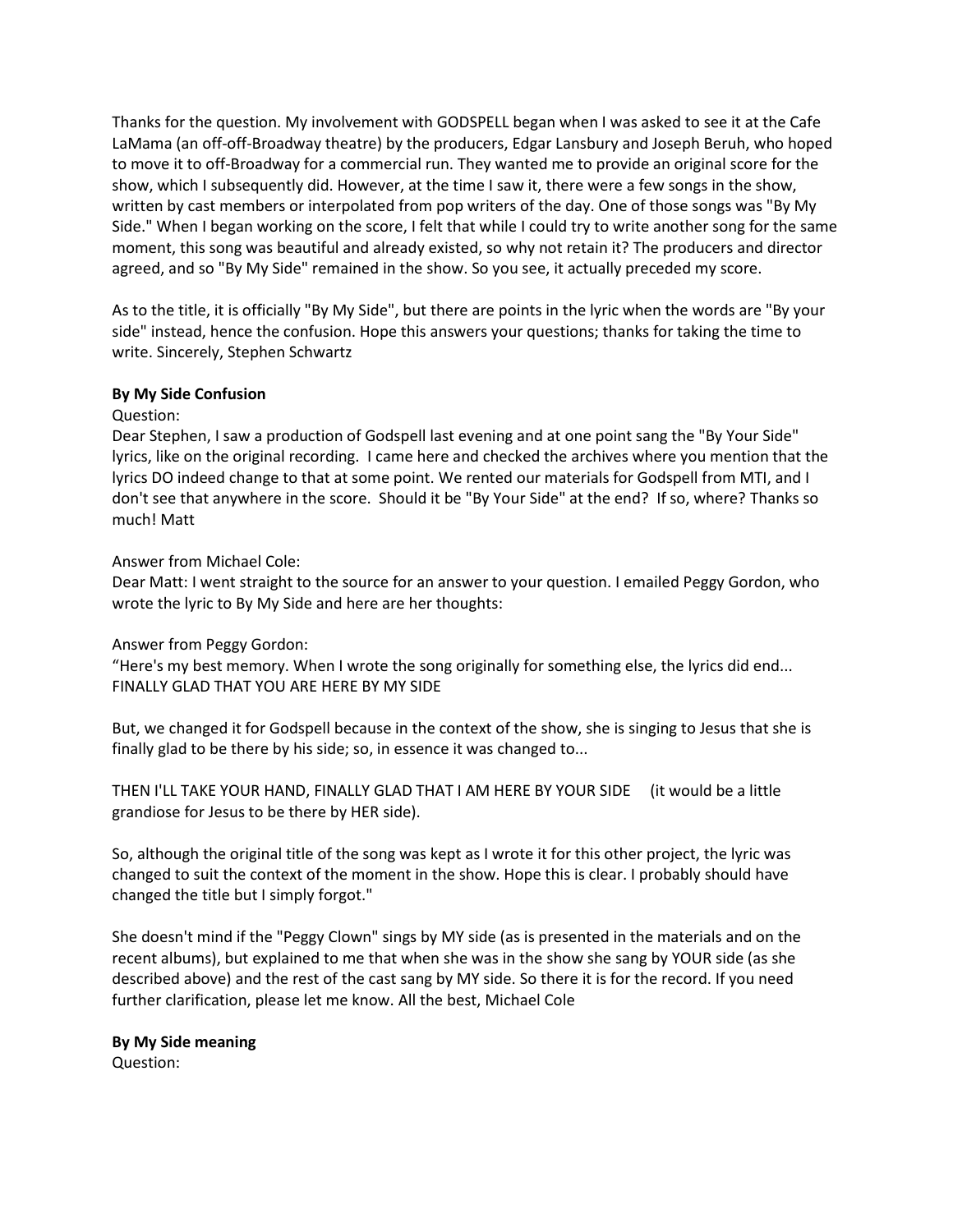I just saw an excellent High School production of GODSPELL, and the song and movements for By My Side were beautiful. Can you talk about the meaning behind the lyrics, specifically the part about a pebble in my shoe, and why its called Dare. Thanks.

## Answer from Michael Cole:

Dear Steve, I asked Peggy Gordon to respond to your question since she's the one who wrote By My Side. She writes: "She asks him where he is going. She gleans that he is going far beyond where the horizon lies and wishes to go with him. But, she is fearful and must dare herself to take the journey with him. She puts the pebble in her shoe to show him that she has faith. She will walk with her "courage," and when she no longer needs this symbol of her courage, she will take it from her shoe singing, "meet your new road." Then, she will be ready to join him. She reaches out to take his hand and tells him that she is finally glad to be there by his side."

## Reply:

That helps a little. But I still don't get the "She puts the pebble in her shoe to show him that she has faith." Is it the pain (suffering) from the pebble that demonstrates faith? If so, why is the pebble called Dare?

## Answer from Peggy Gordon:

It's not the pain of the pebble, it's the challenge of walking with this pebble that she masters sufficiently to know that she can walk with him anywhere that he may go. She calls the pebble dare because she needs to challenge herself to overcome her fearfulness so that she can walk with him anywhere he may go. So, it's not the pain; it's the challenge; and, the pebble is called dare because she knows she needs to challenge herself.

## **By My Side, etc.**

## Question:

I was wondering if there was any particular reason for retaining 'By My Side' from the original score, other than it just being a beautiful song anyway? And why not retain any of the others if this is the case?

## Answer from Stephen Schwartz:

One of the moments that seemed to demand musicalization was the interaction between Jesus and the Mary Magdalene-character. I could have tried to write a song for that moment, but since "By My Side" already existed and, in my opinion, was not only a beautiful song but just about perfect for that particular scene, there was no reason to try to replace it. The other songs that were in the show when I saw it at La Mama did not fit the bill as well, because in some instances they weren't quite right in energy or tone or style, and in others because they just weren't as good songs as "By My Side".

## **SECTION 8 – Beautiful City**

## **Godspell: Beautiful City Added to Movie (also Godspell for performers)**

## Question:

Could you tell us why you decided to add the song "Beautiful City" to Godspell and why you revised the version to a solo song.?

## Answer from Stephen Schwartz: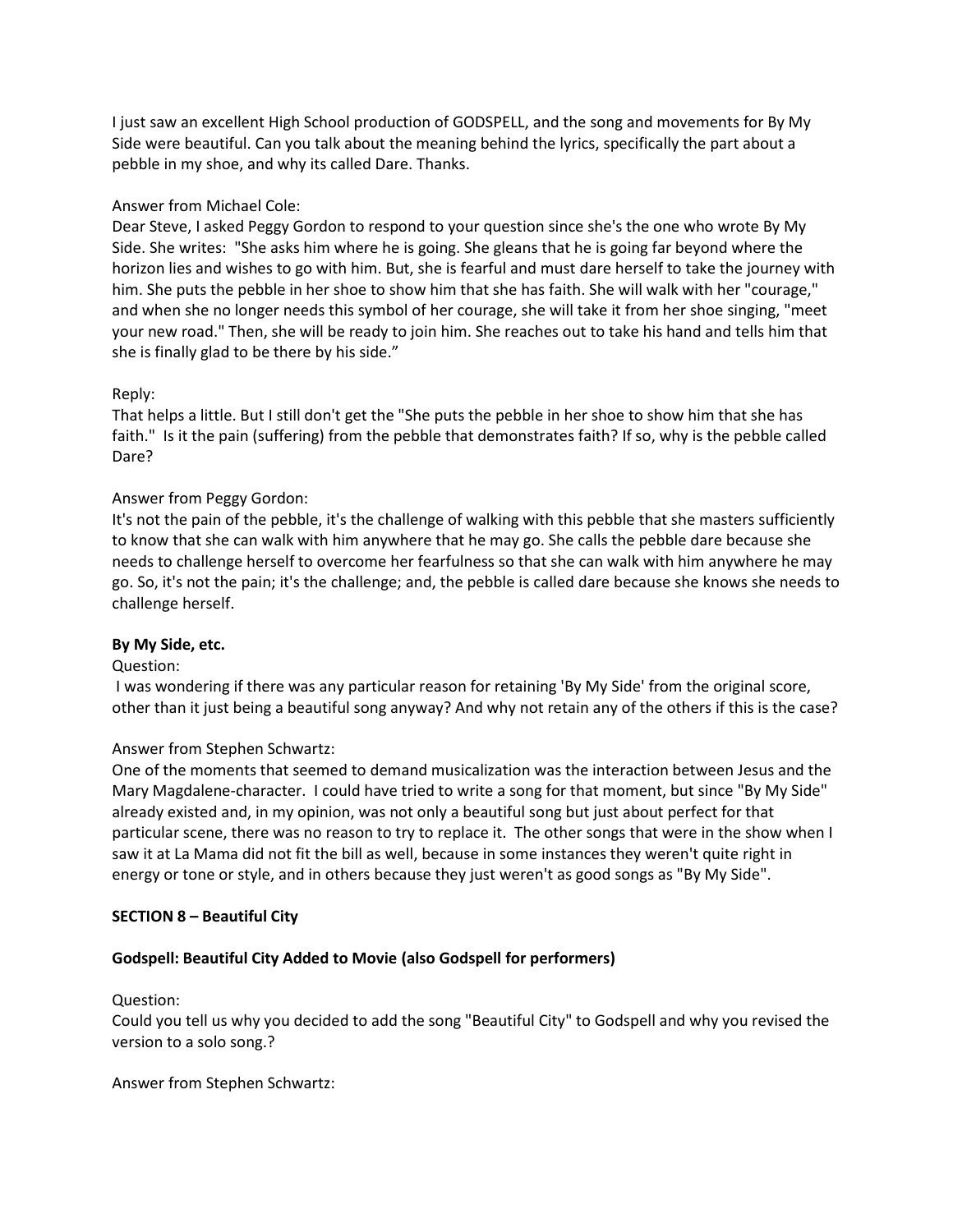Thanks for the question. "Beautiful City" was originally written for the movie of GODSPELL because the director of the film felt "We Beseech Thee" was too theatrical a number to translate to film and wanted a substitute. I always liked the music, but I thought the original lyric was too sentimental. So when I was approached about it being recorded for the recent London CD, I rewrote the lyric and much prefer the newer version. Since then, it has been interpolated into the show in some productions as a solo for Jesus, usually sung where the "Day by Day" reprise is (when the cast take off their make-up.) Thanks for your interest. Sincerely, Stephen Schwartz

# **GODSPELL: information on "Beautiful City"**

## Question:

I love the song Beautiful City and have a recording from the 99 cast recording and the Stephen Schwartz album - but its not on the earlier versions. Is it a new song, or is it from the film? If so why was it not in later productions of Godspell? Also, is there sheet music anywhere other than in the SS songbook?

## Answer from Michael Cole:

Beautiful City was written for the movie and then in 1993 Stephen re-wrote the lyric for a proposed Los Angeles production after the LA Riots (Not a city of angels...). The production never happened, but Stephen prefers the new lyric to the old and he's happy to have people incorporate the new version into their productions of Godspell. There are posts on this forum [below] about placement of the song, if you are interested. You may be able to find the song outside of the Stephen Schwartz Songbook and also I believe www.musicalschwartz.com lists sources for Stephen's music.

## **Beautiful City New Lyrics vs Movie Lyrics**

Question [something about Beautiful City lyrics changes] Answer from Stephen Schwartz:

I feel that the new lyrics are vastly superior to the ones used in the movie, which I too find "drippy" and somewhat cloying. So I would hope wherever it is used within the show, directors would use the new lyrics. I don't think they are too specifically about Los Angeles if one doesn't know they were originally written for that purpose; I think their reference to urban blight and violence is universal enough. Best, Stephen Schwartz

## **Old lyrics**

Comment: …I liked the old lyrics of Beautiful City better

## Answer from Stephen Schwartz:

I don't agree with you about the old lyric for "Beautiful City". It's so sentimental it sort of makes my flesh crawl. I MUCH prefer the rewritten lyric.

# **Where can we use Beautiful City in our production of GODSPELL?**

Question:

Where can we use Beautiful City in our production of Godspell?

## Answer from Stephen Schwartz:

I have seen "Beautiful City" used in several of the more recent productions of GODSPELL. It is always in the second act, which makes sense, because it would be strange to sing about what the community can accomplish together before the community is built, which occurs during the first act. Most of the productions I have seen which included "Beautiful City" used it in place of the "Day by Day" reprise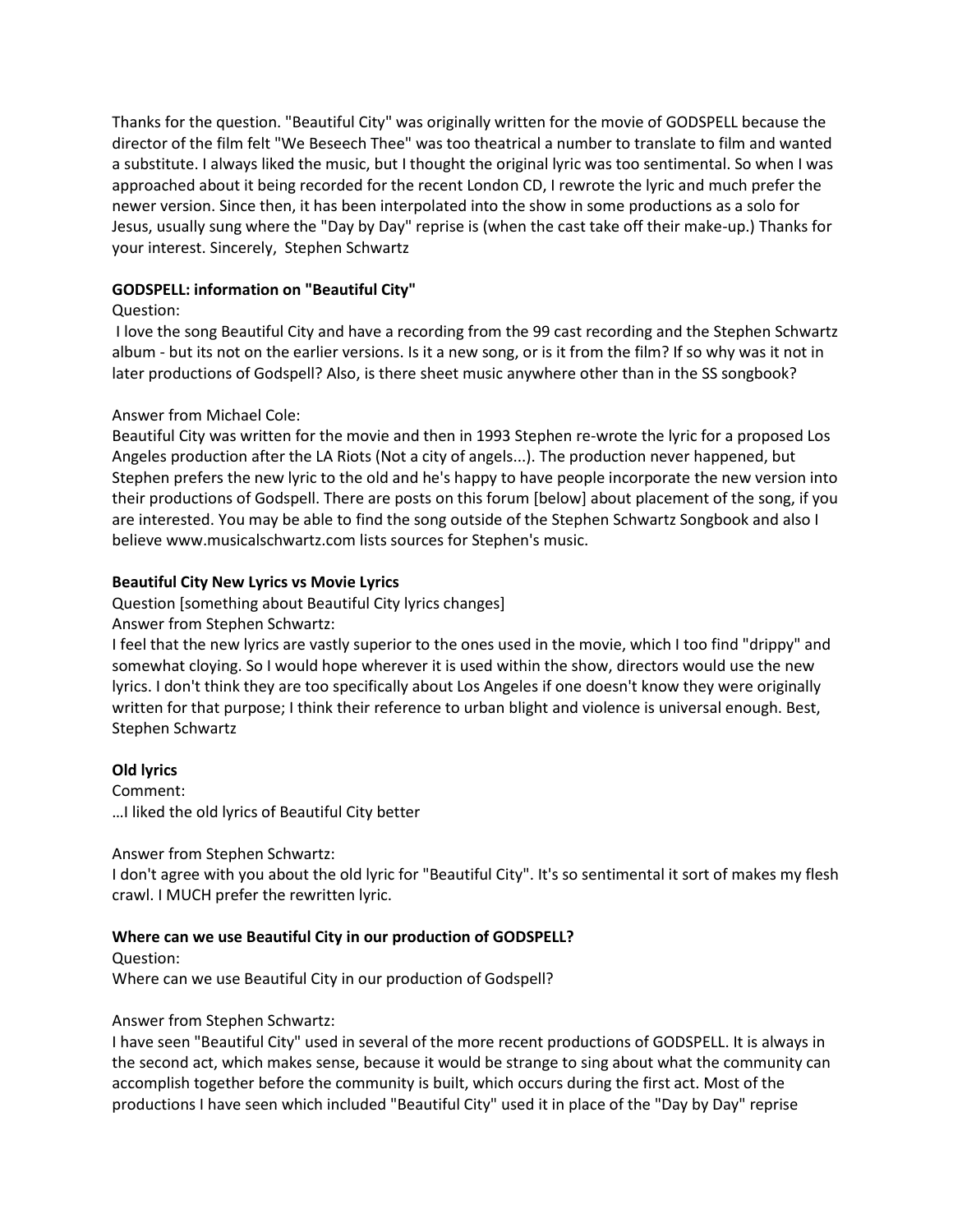during the make-up removal sequence. In that instance, it began as a solo for Jesus while he watched the others, and then the rest of the group joined in during the bridge or towards the end of the song. Often, a shorter version of the song was used here. This was a very effective placement for the song. In the recent British tour, the song was used at the very end in place of the "Long Live God"s and "Prepare Ye" reprise, in other words, as the Finale. This was also extremely effective, though more daring. In this instance, one person began the song, then others gradually joined, until finally the whole group was singing. It was used as part of the healing after the Crucifixion, and also as a declaration that the group would carry the message on into the world. As I say, it worked exceedingly well, but it does subtly alter the message at the end of the show, putting more emphasis on human responsibility. The other place I have seen it used (in the 2000 national tour) was in an up tempo version to open the second act, in place of the "Learn Your Lessons Well" reprise. This worked also, but had less dramatic impact than the other possibilities. I leave it to the director and company of each individual production to decide if they want to include "Beautiful City" and, if so, where to use it. Stephen Schwartz

## **Beautiful City**

#### Question:

Dear Stephen: I have been directing and touring "Godspell" with my church's Youth Choir for many years. During this time we have been using "Beautiful City" in the 2nd Act after "We Beseech Thee" as the time to remove our face makeup. This year to add to the drama of the moment, I would like to use the reprise of "Day by Day", as found in the score. I like the final chord of C#m7/A and holding the low "A" to move into "I tell you this......", and the "A" becomes the first note of "On the Willows". I would just like to hear your thoughts on this part of "Godspell". What you prefer to hear?

### Answer from Stephen Schwartz:

Thanks for your message. There is no requirement to use "Beautiful City" instead of the "Day by Day" reprise, so you are certainly free to use the reprise instead. I have seen "Beautiful City" used in other places too -- as the opening of the second act and even, surprisingly effectively, at the end of the show in place of "Long Live God", where they used a shortened version of the song that then segued into "Prepare Ye" at the end. And of course there are productions in which the song isn't used at all. I like "Beautiful City" and am glad when it can be used in a production, but I have no problem with your substituting the original "Day by Day" reprise if that's your preference. I hope you and your Youth Choir have a great time doing the show. Best wishes, Stephen Schwartz

#### **Gender equity lyrics in Godspell**

#### Question:

I'm preparing to direct Godspell at the high school I work at this fall. As part of that I recently saw a production in which all the masculine pronouns in the songs were altered. For example, "...not kings and lords but nations, not thrones and crowns, oh when," the only spot that I noticed no change was during "Beautiful City" for the phrase "...a city of man." This may be a small issue, but it really annoyed me--as an audience member familiar with the show. I understand the reasons behind it, but...anyway, I was curious what your thoughts are on such changes.

## Answer from Stephen Schwartz:

Dear Mr. Knudsvig: I've been asked about this before and, like you, I'm not a big fan of it. I just think it makes for klutzy locution. I was taught that "man" can be a collective noun meaning all mankind as well as a word referring to specific gender. I often use it in the collective sense, as in the lyric from the finale of CHILDREN OF EDEN: "We hold the fate of man and men in our hands", where the difference in meaning is explicit. Clearly, the word "man" used in that sense includes women too. I just think that